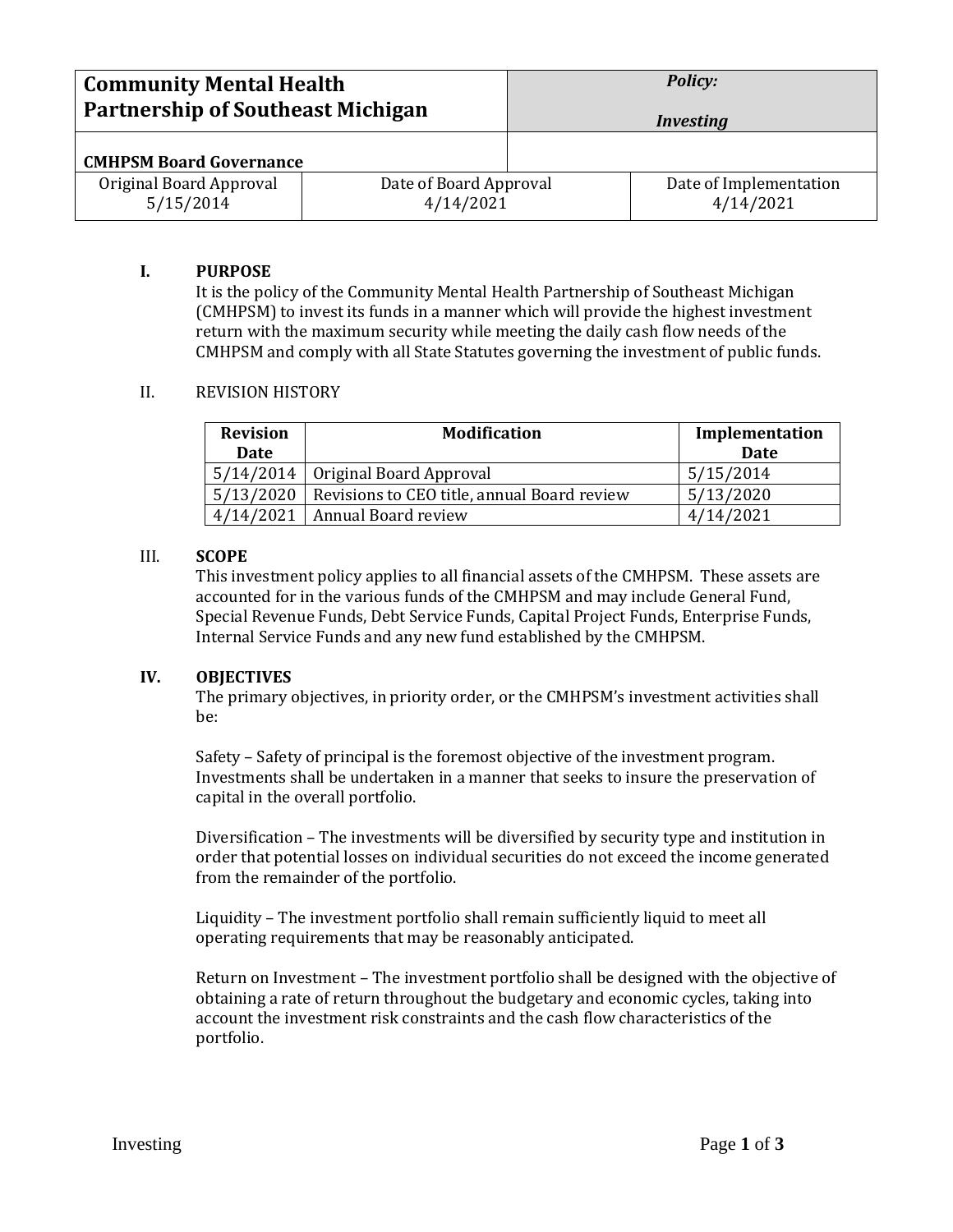# **V. DELEGATION OF AUTHORITY TO MAKE INVESTMENTS**

Authority to manage the investment program is derived from the Michigan Mental Health Code, Act 258 of the Public Acts of 1974 as amended Chapter 2 section 330.1205 (4) (g). Management responsibility for the investment program is hereby delegated to the Chief Executive Officer or their designee, who shall establish written procedures and internal controls for the operation of the investment program consistent with this investment policy. Procedures should include references to: safekeeping, delivery vs. payment, investment accounting, repurchase agreements, wire transfer agreements, collateral/depository agreement and banking service contracts. No person may engage in an investment transaction except as provided under the terms of this policy and the procedures established by the Chief Executive Officer or their designee. The Chief Executive Officer or their designee shall be responsible for all transactions undertaken and shall establish a system of controls to regulate the activities or subordinate officials.

# **VI. LIST OF AUTHORIZED INVESTMENTS**

The CMHPSM is limited to investments authorized by Public Act 20 of 1943, as amended with the exception of mutual funds having a fluctuating per share value.

## **VII. SAFEKEEPING AND CUSTODY**

All security transactions, including collateral for repurchase agreements and financial institution deposits, entered into by the CMHPSM shall be on a cash (or delivery vs. payment) basis. Securities may be held by a third-party custodian designated by the Chief Executive Officer or their designee and evidenced by safekeeping receipts as determined by the Chief Executive Officer or their designee. Quarterly reports on the investments will be reviewed with the CMHPSM Board.

### **VIII. PRUDENCE**

Investments shall be made with judgment and care, under circumstances then prevailing, which persons of prudence, discretion and intelligence exercise in the management of their own affairs, not for speculation, but for investment, considering the probable safety of their capital as well as the probable income to be derived.

### **IX. DEFINITIONS**

Community Mental Health Partnership of Southeast Michigan (CMHPSM): The Regional Entity that serves as the PIHP for Lenawee, Livingston, Monroe and Washtenaw counties for mental health, intellectual/developmental disabilities, and substance use disorder services.

Generally Accepted Accounting Principles:Accounting principles that are the standards, conventions, and rules accountants follow in recording and summarizing transactions, and in the preparation of financial statements.

# **X. EXHIBITS**

1. Acknowledgement of Receipt of Investment Policy and Agreement to Comply Form

### **XI. REFERENCES**

- 1. Michigan Mental Health Code, Act 258 of the Public Acts of 1974 as amended Chapter 2 section 330.1205 (4) (g)
- 2. Public Act 20 of 1943, as amended